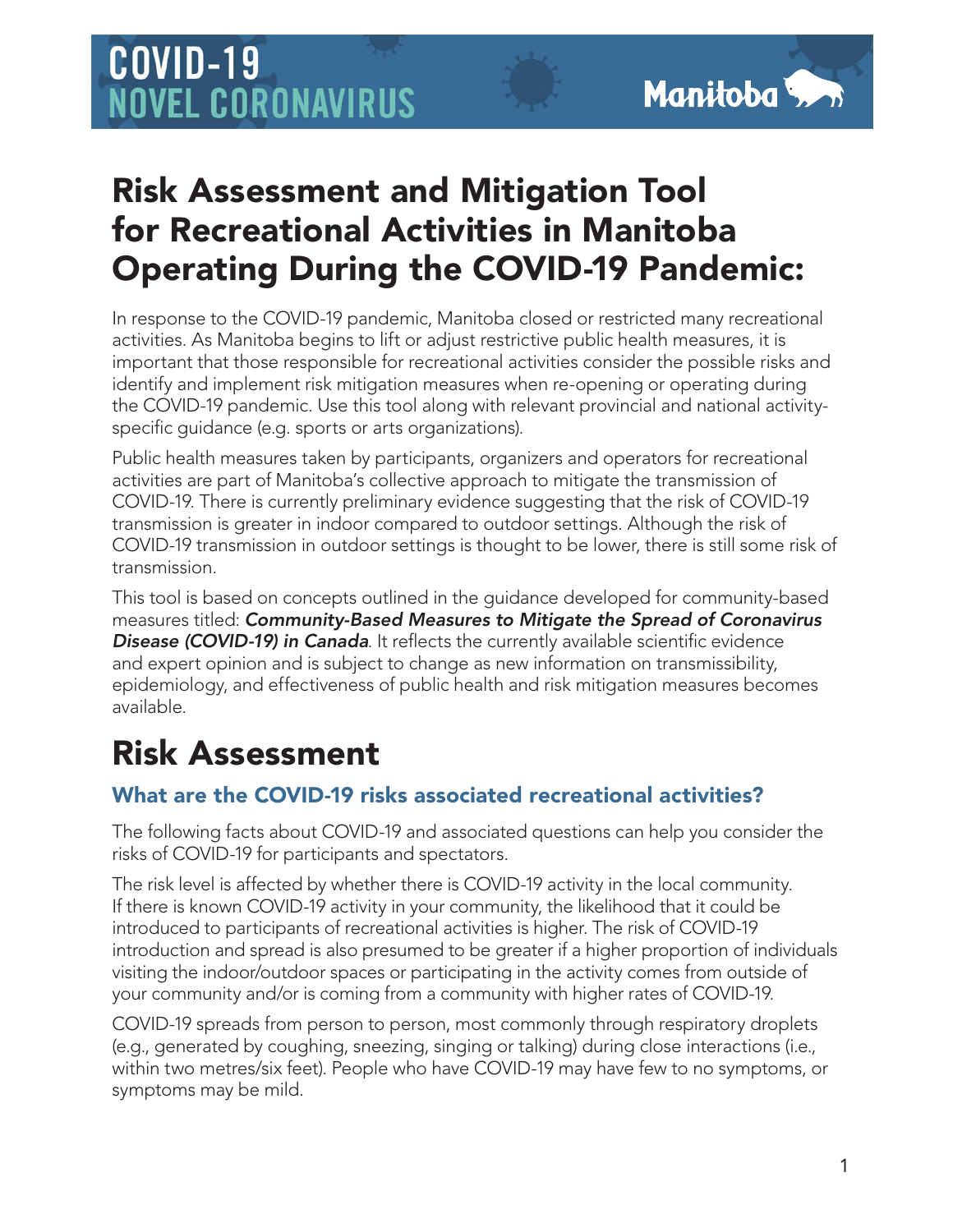#### Consider the following when planning recreational activities.

- $\Box$  Do participants interact with many other people while using the indoor/outdoor space or during the activity? A higher number of interactions with others carries greater risk.
- $\Box$  Do participants interact closely (two metres/six feet) with others while in the indoor/ outdoor space or during the activity? Closer interactions carry greater risk than interactions at a distance.
- $\Box$  Do participants have prolonged close interactions with others while in the indoor/ outdoor space or during the activity (e.g., team sports, martial arts, boxing, musicians in a group setting)? Prolonged contact is defined as lasting for more than 10minutes of time being less than two metres away, and may be cumulative (i.e., over multiple interactions). Evidence indicates that person-to-person spread is more likely with prolonged contact.
- $\Box$  Is the indoor/outdoor space or recreational activity crowded (e.g., high density of people) on a regular basis? A crowded setting is presumed to have greater risk.
- $\Box$  Do any interactions occur in enclosed/cramped indoor spaces (e.g., use of restrooms, use of locker/dressing rooms for changing for an activity or sport)? Being in a confined indoor space carries a greater risk.
- $\Box$  Are participants singing? Is this in a group setting? There is some preliminary evidence that this is a higher-risk activity.
- $\Box$  Can you maintain lists of participants for 21 days to ensure appropriate public health follow-up can take place if a participant be exposed to COVID-19 during these activities?

#### COVID-19 can also be spread through touching something with the virus on it, then touching your mouth, nose or eyes before washing your hands.

- $\Box$  Do participants frequently have contact with high-touch surfaces (i.e. surfaces frequently touched by others)? A higher number of contacts with high-touch surfaces (e.g. shared recreation equipment, climbing structures, restroom facilities, handrails, floor mats, shared instruments or props) is presumed to have greater risk.
- $\Box$  Are facilities available where participants can wash and/or sanitize their hands after contact with high-touch surfaces (e.g., access to hand hygiene stations/supplies)?

#### COVID-19 can cause more severe illness among people who are 60 and over, and those who have compromised immune systems or other underlying medical conditions (underlying medical conditions could include: heart disease, high blood pressure, diabetes, lung disease, cancer).

 $\Box$  Are there participants or spectators who may be at higher risk of severe illness?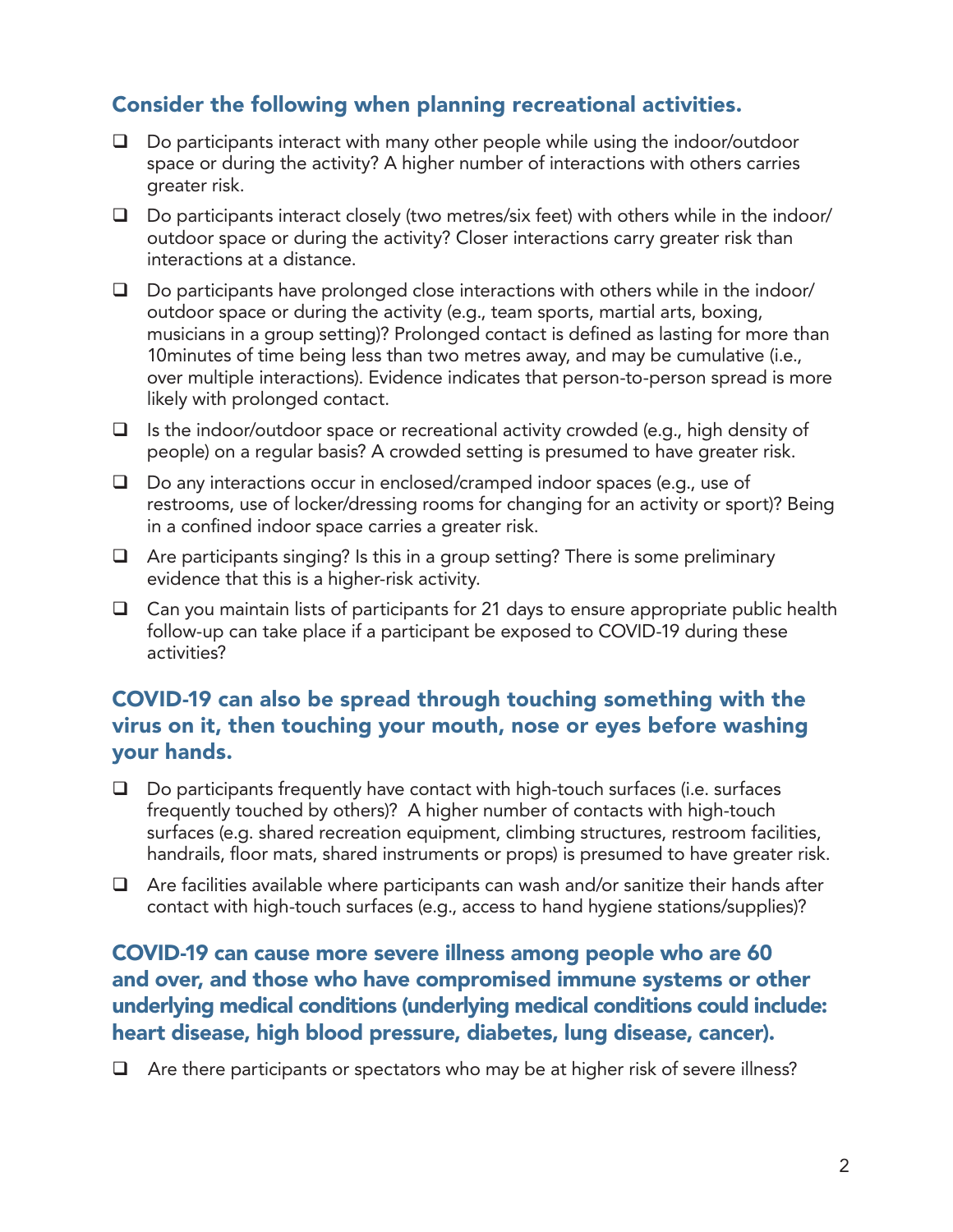#### COVID-19 spread can be reduced by consistently practicing personal protective practices.

 $\Box$  Are participants able to follow hygiene practices such as washing hands frequently, respiratory etiquette (coughing into one's arm/sleeve), and identifying when they are feeling ill and staying home?

## Risk Mitigation

#### How can COVID-19 risks be mitigated in indoor/outdoor recreational activities?

To prevent or limit the spread of COVID-19 during recreational activities, consider the following risk mitigation principles and measures.

The most effective risk mitigation measures are those that involve separating people from each other or shared surfaces through physical distancing and physical barriers. Measures that are less effective but still offer protection when followed, rely on individuals to consistently follow personal preventive practices (e.g., use of personal protective equipment, wearing non-medical masks).

To maximize safety, use a "layered" approach with multiple measures to reduce the risk of COVID-19 spread, including decreasing the number of interactions with others and increasing the safety of interactions. Layering of multiple mitigation measures strengthens the risk mitigation potential overall.

The following examples of risk mitigation measures are provided for your consideration. The following list is not exhaustive – you are encouraged to find creative and adaptive ways to mitigate risk in your setting that align with public health advice.

#### People who are ill should NOT participate in or be spectators of recreational activities.

- $\Box$  Post [signage](https://www.gov.mb.ca/asset_library/en/coronavirus/COVID-19-poster-1.pdf) to discourage individuals who are ill from accessing the activity space or participating in the recreational activity.
- Ask participants if they have symptoms of COVID-19. Use Manitoba's online [screening tool](https://sharedhealthmb.ca/covid19/screening-tool/) before the start of the activity, and direct individuals who are ill or have symptoms of COVID-19 to not participate or spectate.
- $\Box$  Require participants (players, employees, coaches) and spectators to stay at home if they have any symptoms until criteria to discontinue isolation have been met, in consultation with the local public health authority or their healthcare provider.

#### Promote and facilitate personal protective practices. Everyone plays a part in making recreational activities safer.

- $\Box$  Keep participants informed about public health advice applicable to your setting or activity.
- $\Box$  Promote personal health practices, including frequent hand hygiene, or foot hygiene when participants are barefoot (e.g. judo), avoidance of touching the face, and proper respiratory etiquette.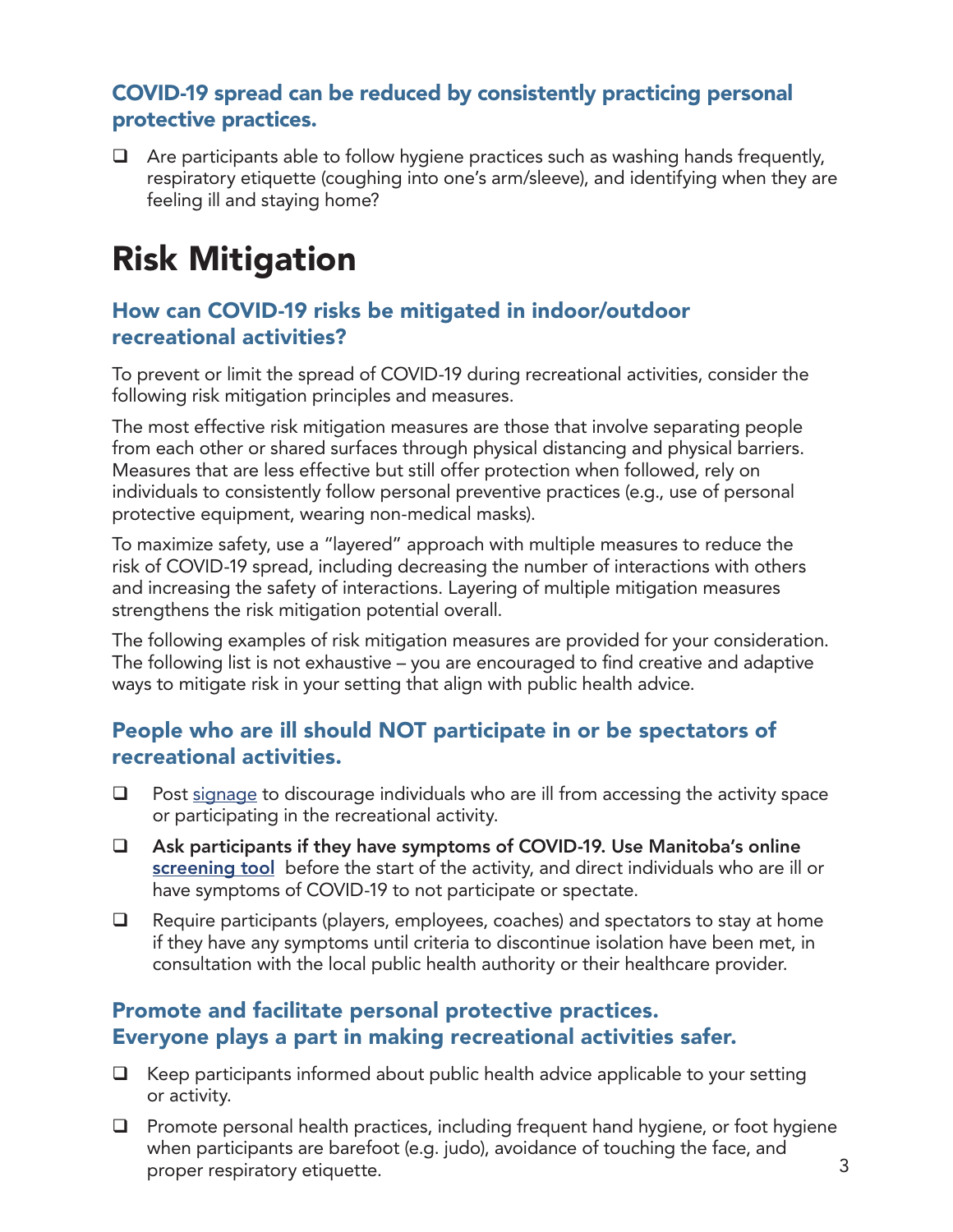- $\Box$  All clothing, uniforms and gear should be washed/cleaned/disinfected between each use. Avoid sharing between participants whenever possible.
- $\Box$  Frequently clean and disinfect commonly touched surfaces (e.g. handles, benches, equipment between use). Provide sanitizing wipes that participants can use to wipe down surfaces.
- $\Box$  Provide increased access to hygiene facilities (e.g. by placing alcohol-based hand sanitizer or hand-washing stations in prominent locations) and ensure accessibility for participants with disabilities or other accommodation needs.

#### Promote physical distancing (keeping a distance of two metres/six feet from others), which is one of the most effective ways to reduce the spread of illness.

- $\Box$  Focus on aspects of your activity or sport in which it is possible to maintain physical distancing (e.g. individual skill building).
- Discourage or prohibit the presence of spectators wherever reasonably possible.
- $\Box$  Limit the number of participants and spectators, as allowed in Manitoba, in indoor/ outdoor spaces to prevent overcrowding.
- $\Box$  Provide [signage](https://manitoba.ca/asset_library/en/coronavirus/socialdistancinginfographic.pdf) at indoor and outdoor spaces reminding users of physical distancing requirements (e.g. two metre/six feet separation between individuals and households).
- $\Box$  Create appropriate spacing in areas where people would congregate (e.g. line ups, spacing of players sitting on benches).
- $\Box$  Modify indoor and/or outdoor spaces to promote physical distancing (e.g., convert narrow hallways or walkways to "one-way" to facilitate physical distancing).
- Use visual cues to promote appropriate spacing (e.g. floor markers for "one-way" flow of person traffic, spacing markers on spectator stands for organized activities).
- □ Consider closing or modifying non-essential indoor spaces (e.g., close locker rooms and have participants change clothes and shower at home).
- $\Box$  Restrict occupant capacity of indoor spaces such as restrooms and change rooms (e.g., close stalls to manage volume/occupancy without enforcing).
- $\Box$  Consider smaller league/team sizes/smaller groups of participants whenever possible (e.g. smaller groups of musicians practicing as opposed to a full orchestra).

#### Mitigate risks from exposure to high-touch surfaces (e.g., surfaces frequently touched by others).

- $\Box$  Limit the use of shared equipment during recreational activities. Any shared equipment should be cleaned between use (baseball bat, drumsticks).
- $\Box$  Increase frequency of environmental cleaning, especially of high-touch surfaces that continue to be accessed (e.g. water fountains, handrails, floor mats).
- $\Box$  If restrooms and/or showers are available, limit number of users at a given time, maintain handwashing supplies, increase cleaning and disinfecting frequency and install no-touch garbage bins.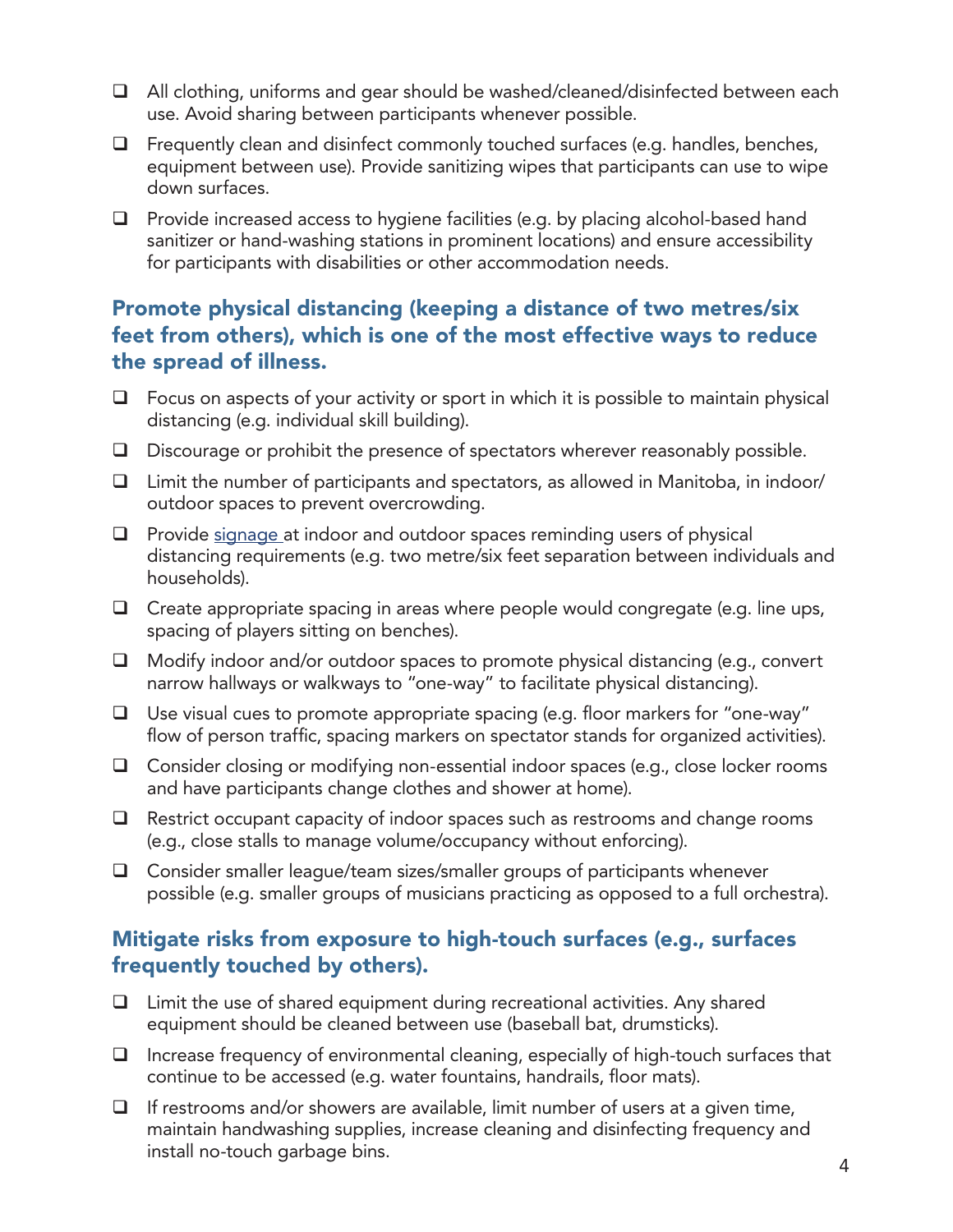$\Box$  Consider increasing access to temporary alcohol-based hand hygiene stations/ supplies. Children may need supervision to ensure effective hand hygiene is performed.

#### Mitigate risks during programming.

- $\Box$  Consider the type of activity and the spectrum of risk. Sports with less potential for physical contact (e.g., tennis) are presumed to carry less risk, whereas sports with more potential for contact (e.g., football, basketball) are presumed to carry more risk. Performing arts that involve close physical contact between participants or have a larger number of participants also carry more risk.
	- Consider modifying the activity to reduce contact risk (e.g. no contact rules or focus on practices/skill development instead of games, minimize close contact and the number of participants in performing arts activities).
	- Consult COVID-19 specific guidelines published by the leading authorities in your activity that can assist your risk mitigation strategy for person to person interactions.
- $\Box$  Organizers should consider the developmental stage and ability of participants when implementing mitigation measures for programs.
- $\Box$  Consider smaller participant groups and stagger them, if possible, to decrease the opportunity for close contact.
- $\Box$  Separate participants by two metres/six feet at all times, as much as possible.
- $\Box$  Consider engaging community members, staff, or parents of participants to:
	- Monitor physical distancing between coaches, participants and spectators. Monitors can remind individuals to maintain their distance; and
	- Ask participants, coaches and spectators if they have symptoms of COVID-19 before the start of the activity, and direct individuals who are ill or have symptoms of COVID-19 to not attend/participate. Encourage them to use Manitoba's COVID-19 [online screening tool.](https://sharedhealthmb.ca/covid19/screening-tool/)
- Limit the use of shared equipment during activities and clean and disinfect equipment after each use.
- $\Box$  Wash or sanitize hands before and following the activity, especially following contact with shared equipment.
- $\Box$  Require that each participant consumes only their own water and food (this may mean bringing multiple water bottles and hydrating before the activity).
- $\Box$  Participants should be encouraged to change at home and come ready for practice/ participation in their activity (e.g., bring their own water bottle and towel).
- $\Box$  Ensure parents and spectators practice physical distancing.
- Discourage or prohibit the presence of spectators wherever reasonably possible.
- $\Box$  Eliminate team huddles and the beginning and end of game fist-bump /handshake routines.
- $\Box$  In the event that a participant requires first aid, consider having a family member attend to the injured. If not possible, the first aider should use appropriate personal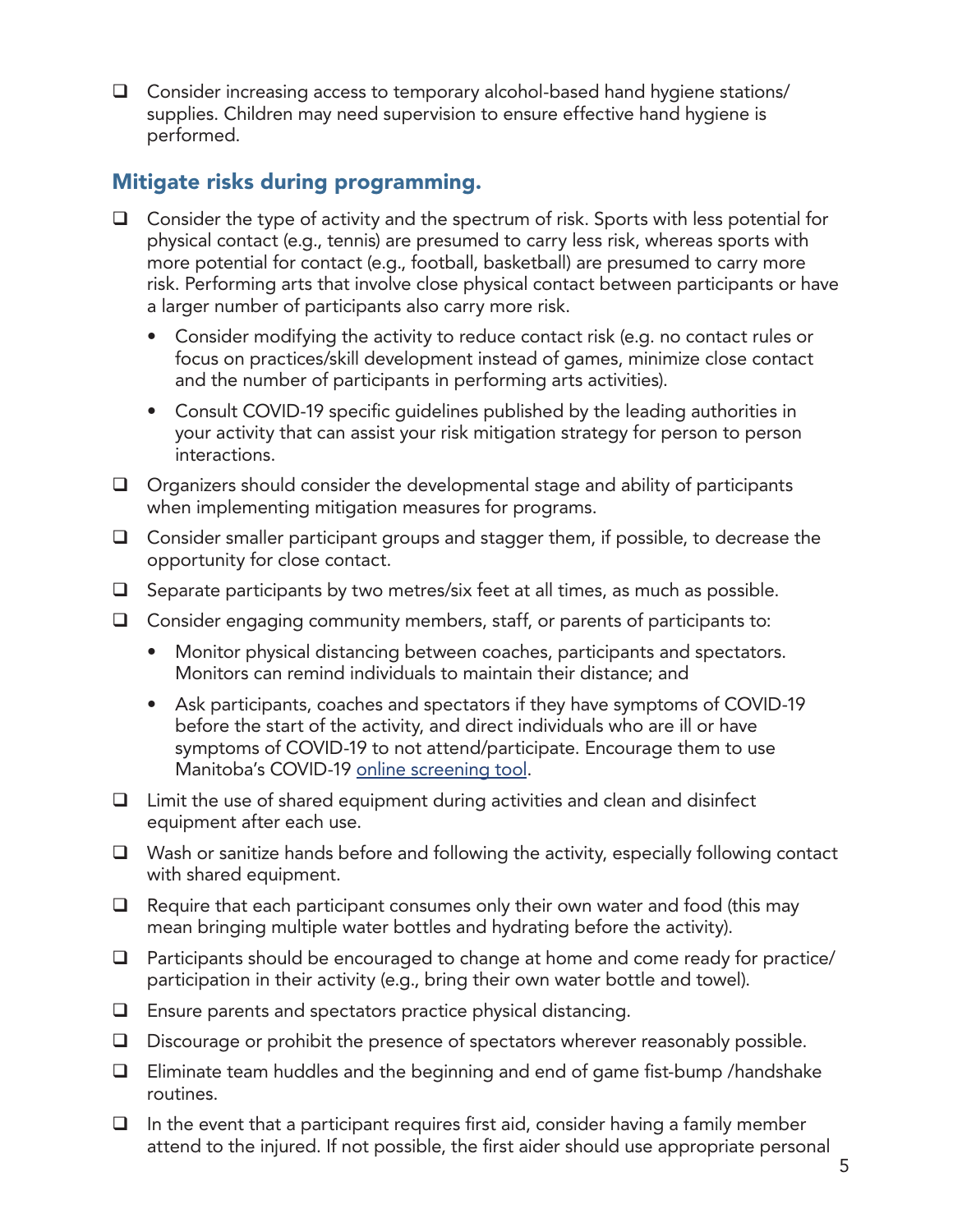protective equipment, including medical mask, gloves, and face shield. First aid kits, gloves and medical masks should be stocked and available.

- $\Box$  Modify the space or activity to reduce how long participants are in contact with each other and how many participants come into contact with each other.
- $\Box$  Close or restrict access to non-essential features or common areas that encourage people to gather (e.g., locker rooms except for washroom access).
- Consider unidirectional ("one-way") traffic on busy/narrow hallways or entrances to limit close face-to-face contact between participants and remind people to keep to their right at all times and, merge into a single file as needed.
- $\Box$  Stagger use of facilities for different groups to reduce number of contacts.

### Mitigate risk for people at higher risk of severe illness.

- $\Box$  Provide special accommodations for participants from vulnerable groups (e.g. dedicated times for seniors to use the outdoor space or access the recreational activity).
- $\Box$  Consider increased environmental cleaning prior to use of the facilities by known vulnerable groups.

#### Should participants/spectators of recreational activities wear non-medical masks?

- $\Box$  The wearing of non-medical masks or cloth face coverings is an additional personal practice that may help to prevent the infectious respiratory droplets of an unknowingly infected person (the wearer) from coming into contact with other people and surfaces.
	- In most circumstances non-medical masks or cloth face coverings are not deemed necessary in indoor or outdoor spaces when physical distancing is possible and can be predictably maintained. However, use of these masks may be considered if physical distancing is not possible or is unpredictable, and local epidemiology and community transmission warrant it.
	- For sports where a face shield can be used (e.g. hockey), a face shield may be considered.
	- In some activities, wearing a non-medical mask may not be practical or tolerable, e.g., in activities that require physical exertion there might be a risk of poor oxygenation, easily soiled/moistened mask due to sweating/heavy breathing, or risk from injury if the mask is caught on equipment.
	- Non-medical masks should not be placed on young children under age two as they may be unable to remove the mask without assistance, which could impair their breathing.
	- Children and youth in the same activity group will have recurrent interactions with one another, much like those of family members or people in a household. For this reason, non-medical masks may not be recommended. It will be important that group sizes are small and that the same children/youth, staff and volunteers are grouped together as much as possible.